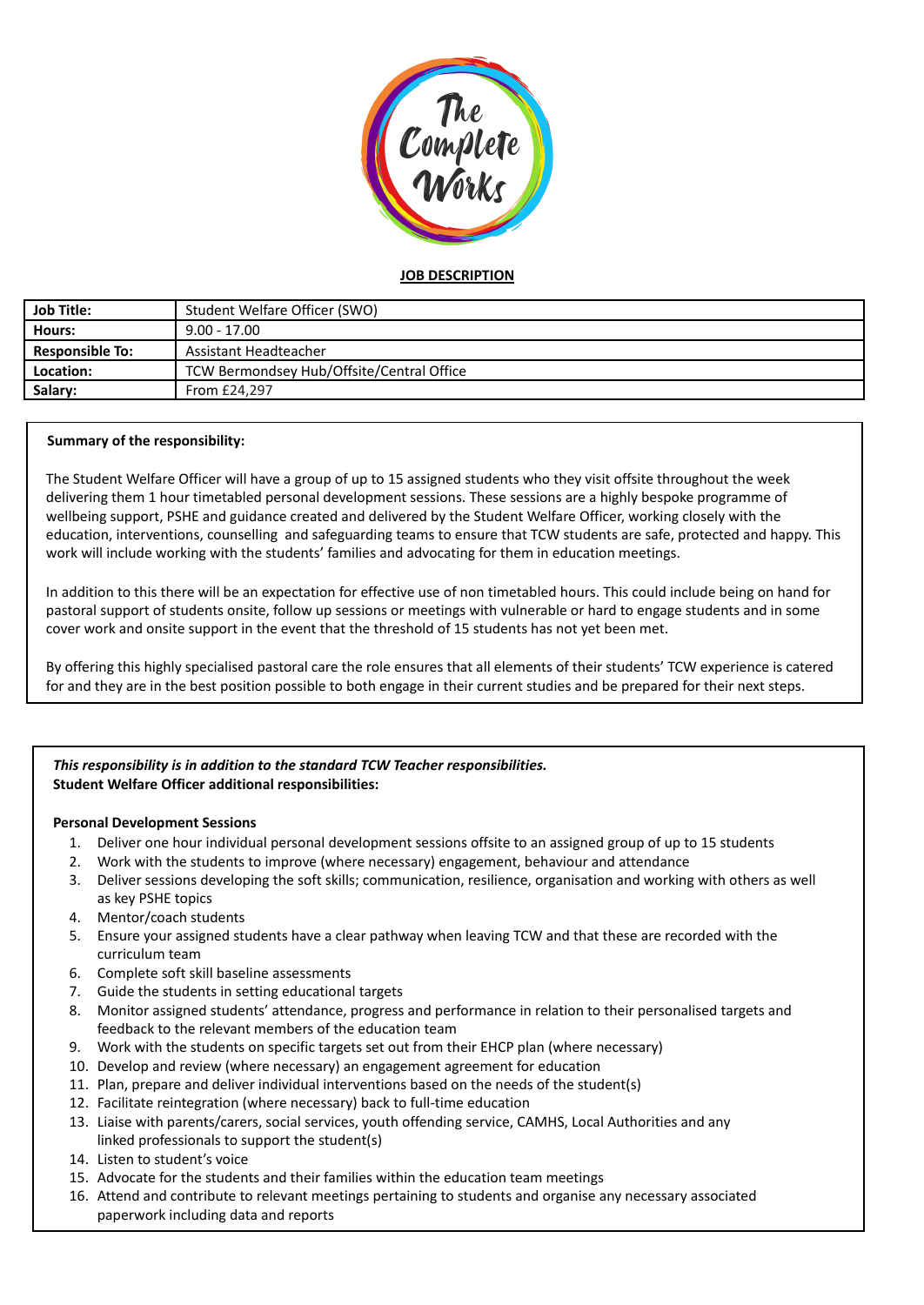#### **Additional Support - where available around the above**

- 1. Support learning in onsite group lessons
- 2. Cover teachers in group and individual lessons as required
- 3. Support students in accessing group lessons, including collecting them (where necessary)
- 4. Support the onsite leaders in the smooth running of the hubs
- 5. Support teachers in the management of engagement, behaviour and attendance during their sessions
- 6. Supervise students during lunch break

### **Person Specification:**

## **Essential**

- An honours degree or equivalent professional qualification.
- *(relevant professional experience working with young people in an educational setting will also be considered).*
- At least GCSE level grades  $A^*$ -C or equivalent in Maths, Science and English subjects.
- A knowledge of:
	- o Working with children with SEN/behavioural needs
	- o Safeguarding
	- o Behaviour management
- Creative and dynamic with high levels of attention to detail.
- Ability to work alone and with initiative.
- Excellent organisational and planning skills and ability to multitask.
- Adaptable and flexible approach to work.
- Willing to embrace change and challenge processes to improve efficiency.
- Able to manage workloads and prioritise efficiently when needed.
- A team player who is able to develop effective relationships with the team and work in partnership with others.
- Excellent numeracy, written English and verbal communications skills.
- Strong administration skills.
- Good I.T. knowledge of using Microsoft Office packages, Gmail, Google Drive, etc.
- Excellent telephone manner.
- Personable, professional and courteous in manner.
- A friendly, positive and proactive attitude to work.
- Able to manage stressful environments.
- Able to be discreet and loyal, and handle confidential material professionally.

#### **Desirable**

- Training in counselling
- Training in coaching
- Experience of working in a charity.
- Knowledge of Local Authority professionals and systems

The responsibility description is not an exhaustive list and there may be times when the Chief Executive Officer or Headteacher will require certain tasks to be undertaken that may not be listed here. These will always fall within the policies and procedures of TCW and within the remit of what may be expected in your role. There will always be a discussion between all parties on whether the successful candidate feels they can manage these extra tasks.

#### **Extra information:**

This is a salaried full-time position. All salaried staff, regardless of their hours, are expected to attend all training sessions, including INSET and training days, as part of their salary. This role is only expected to work Monday-Friday during term time with the exception of an additional 2 specified, out-of-term, training days (dates TBC in advance of the commencement of the school year or upon request). Official leave is 20 days per annum (to be taken out of school time) plus bank holidays, however, the rest of the school holidays staff are only expected to work from home to the degree required to meet their duties though should be contactable as required. This role may also be entitled to up to 5 days unpaid term-time leave per annum, to be taken in blocks of no more than 2 days at the discretion of the Headteacher.